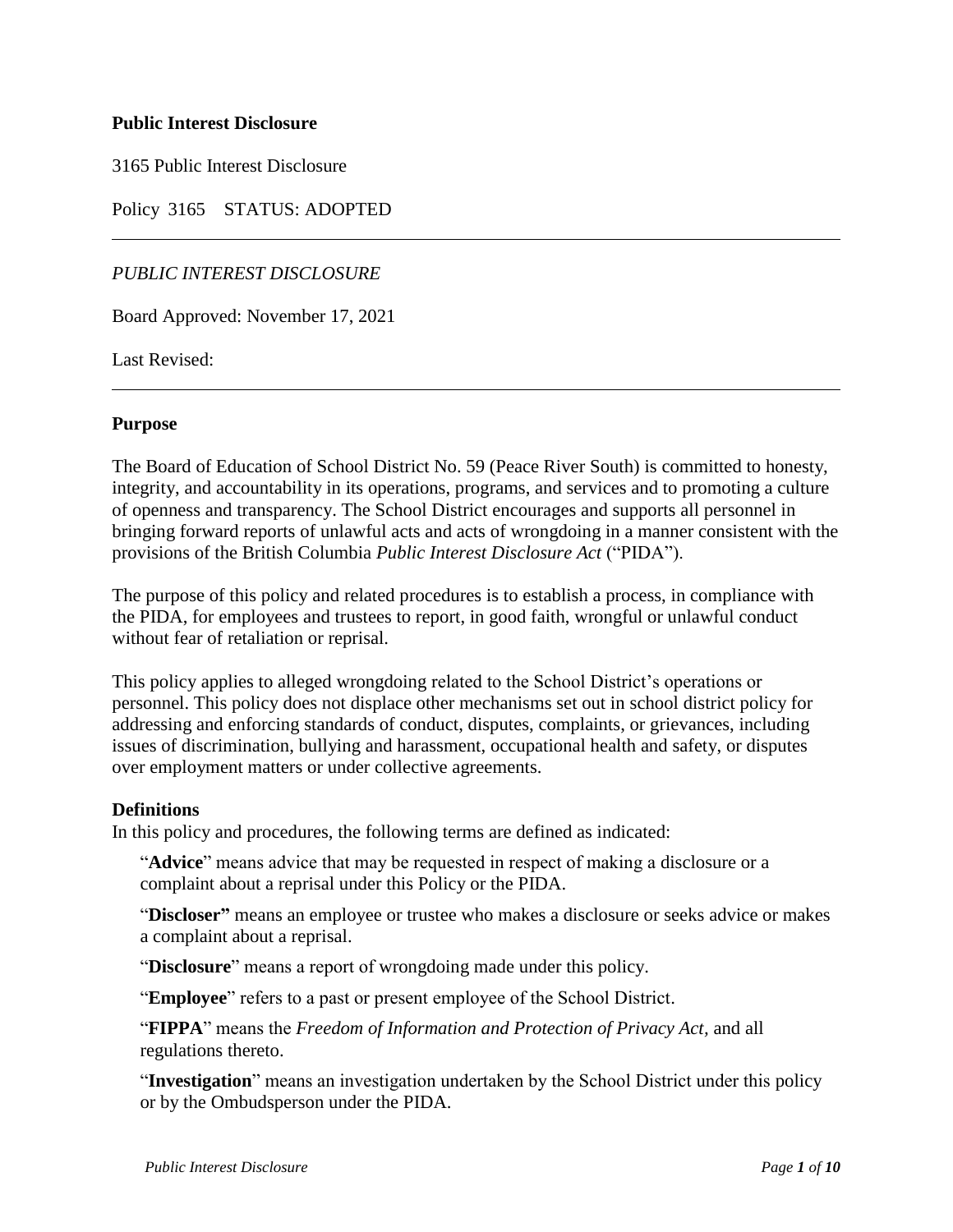"**Personal Information**" has the same meaning set out in FIPPA, namely "recorded information about an identifiable individual", and includes any information from which the identity of the discloser or any person who is accused of wrongdoing or participates in an investigation can be deduced or inferred.

"**Personnel**" means employees and trustees.

"**PIDA**" means the *Public Interest Disclosure Act* of British Columbia, and all regulations thereto.

"**Regulation"** means the School District's regulation associated with this policy, as amended.

"**Reprisal**" means the imposition of, and any threat to impose, discipline, demotion, termination or any other act that adversely affects employment or working condition of a member of personnel because they made a disclosure, sought advice, made a complaint about a reprisal or participated in an investigation.

"**Trustee**" means a past or present member of the School District's Board of Education.

"**Wrongdoing**" refers to:

- a. a serious act or omission that, if proven, would constitute an offence under an enactment of British Columbia or Canada;
- b. an act or omission that creates a substantial and specific danger to the life, health or safety of persons, or to the environment, other than a danger that is inherent in the performance of an employee's duties or functions;
- c. a serious misuse of public funds or public assets;
- d. gross or systematic mismanagement;
- e. knowingly directing or counselling a person to commit any act or omission described in paragraphs (a) to (d) above.

# **Guiding Principles**

The School District is committed to supporting ethical conduct in its operations and seeks to foster a culture in which employees and trustees are encouraged to disclose wrongdoing, including by receiving, investigating and responding to disclosures and by providing information and training about the PIDA, this policy and the procedures.

The School District will investigate disclosures that it receives under this policy. Investigations under this policy will be carried out in accordance with the principles of procedural fairness and natural justice.

The School District will not commit or tolerate reprisals against any employee or trustee who, in good faith, makes a request for advice, makes a disclosure, participates in an investigation or makes a complaint under this policy.

The School District is committed to protecting the privacy of disclosers, persons accused of wrongdoing and those who participate in investigations in a manner that is consistent with its obligations under the PIDA and FIPPA.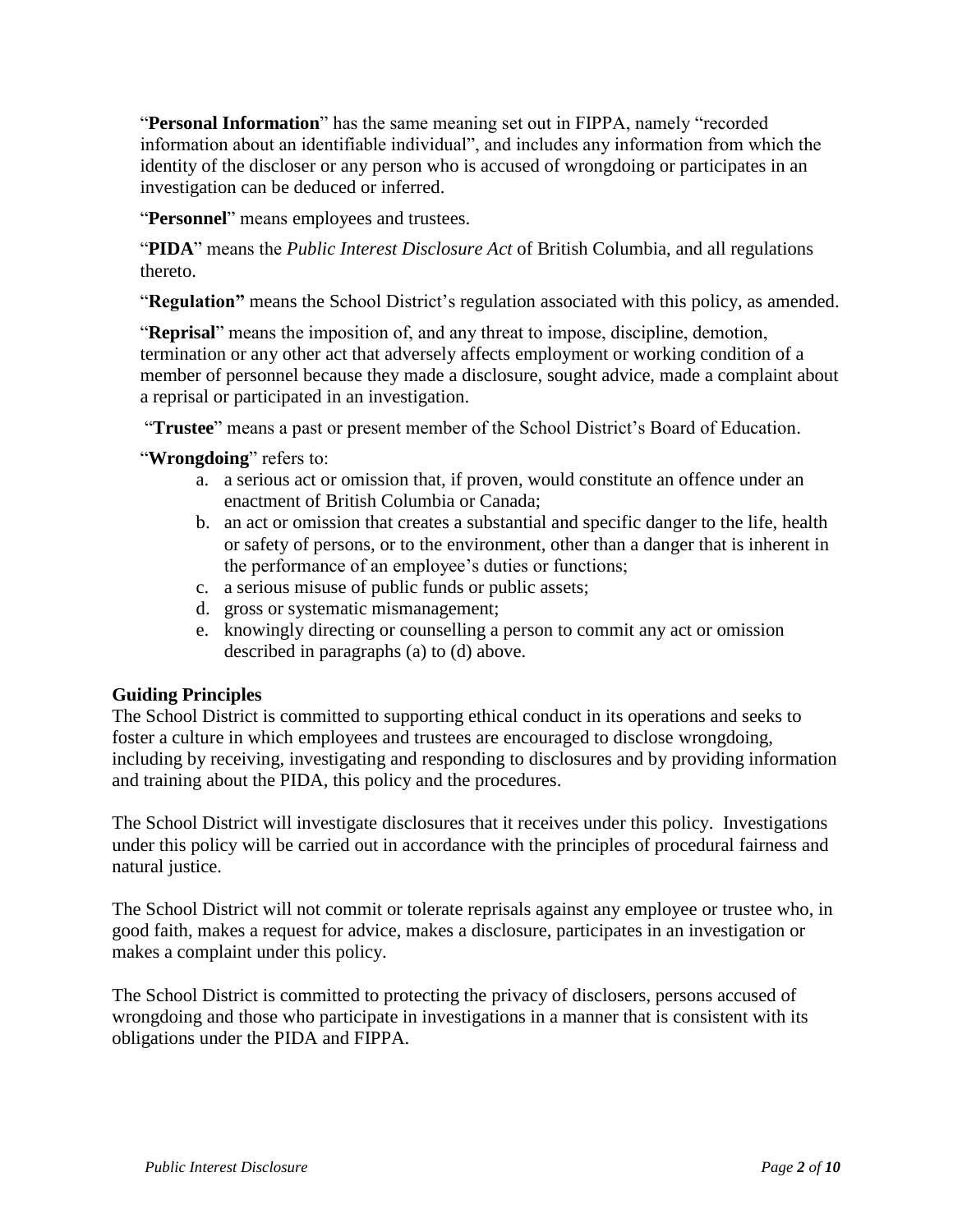### **Privacy and Confidentiality**

All personal information that the School District collects, uses or shares in the course of receiving or responding to a disclosure, a request for advice, a complaint of a reprisal, or conducting an investigation will be treated as confidential and will be used and disclosed as described in this policy, the procedures, the PIDA or as otherwise permitted or required under FIPPA and other applicable laws.

#### **Reporting**

Each year, the Superintendent shall prepare, in accordance with the requirements of the PIDA, and make available, a report concerning any disclosures received, investigations undertaken and findings of wrongdoing. All reporting under this policy will be in compliance with the requirements of FIPPA.

#### **Responsibility**

The Superintendent is responsible for the administration of this policy and shall ensure that training and instruction is available to all employees and trustees concerning this policy, the procedures and the PIDA.

In the event that the Superintendent is unable or unavailable to perform their duties under this policy, the Superintendent may delegate their authority in writing to the Secretary-Treasurer or other senior members of personnel.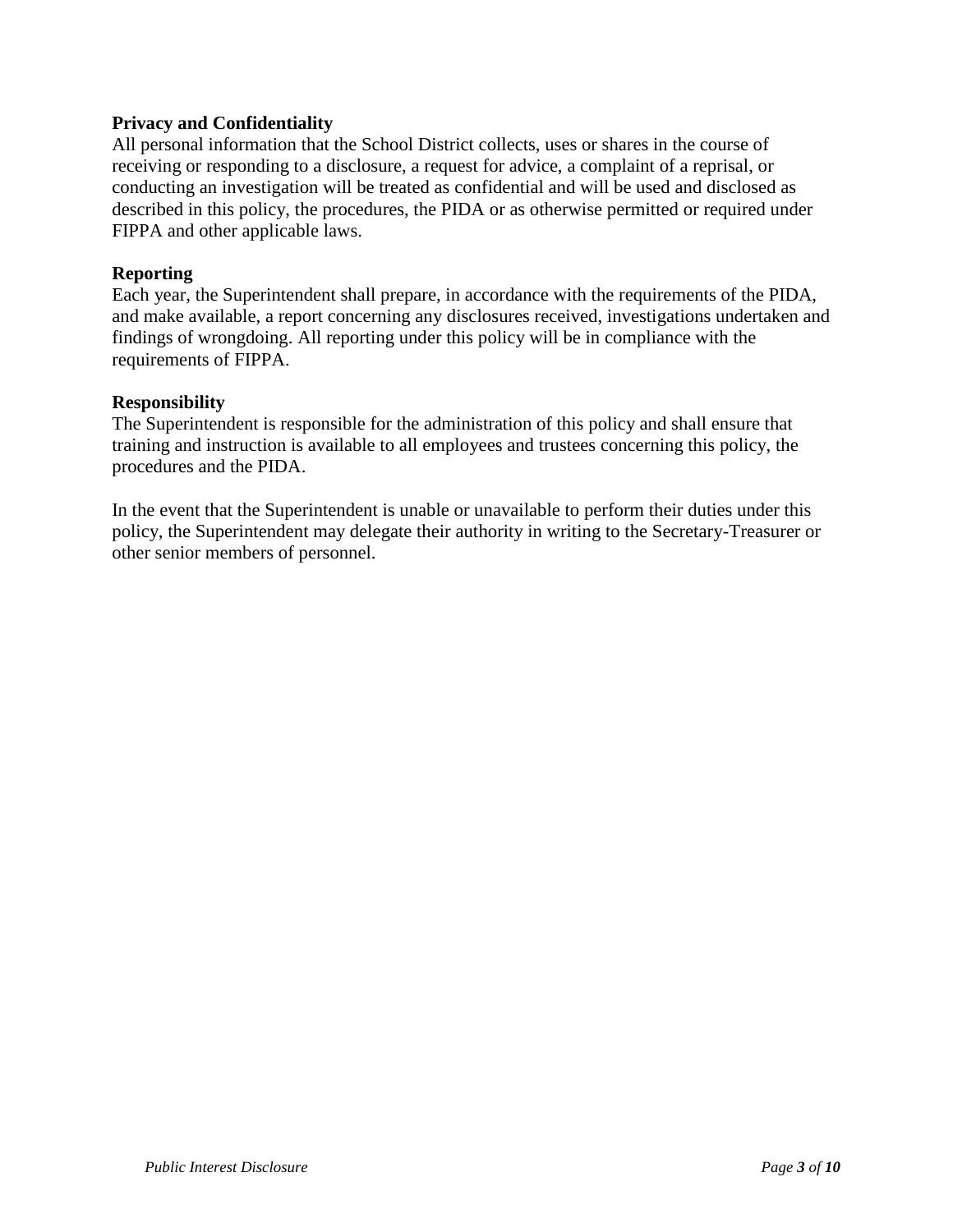## *PUBLIC INTEREST DISCLOSURE*

Board Approved and Codified: November 17, 2021

Last Revised:

#### **1. Definitions**

Terms in this procedure have the meanings set out in the policy, and the following additional terms shall have the following meanings.

"**Designated Officer**" means the Superintendent and any other senior member of Personnel designated by the Superintendent from time to time, which includes, in accordance with section 5 of this Procedure, the Secretary Treasurer, Assistant Superintendent, and the Chair of the Board of Education.

"**Disclosure Form**" means the form attached to this Procedure as Appendix 1.

"**Ombudsperson**" means the Ombudsperson of British Columbia.

"**Policy**" means the School District's Public Interest Disclosure Policy.

"**Protection Official**" means:

- a. in respect of a health-related matter, the provincial health officer;
- b. in respect of an environmental matter, the agency responsible for the *Emergency Program Act, or*
- c. in any other case, a police force in British Columbia.

"**Referral**" refers to a referral of allegations of wrongdoing received from the Ombudsperson or another government institution for investigation by the School District in accordance with the PIDA;

"**Respondent**" means a person against whom allegations of wrongdoing or a complaint of reprisal is made;

"**School**" means:

- a. a body of students that is organized as a unit for educational purposes under the supervision of a principal, vice principal or director of instruction;
- b. the teachers and other staff members associated with the unit;
- c. the facilities associated with the unit, and
- d. includes a provincial resource program and a distributed learning school operated by a board.

**"Supervisor"** includes: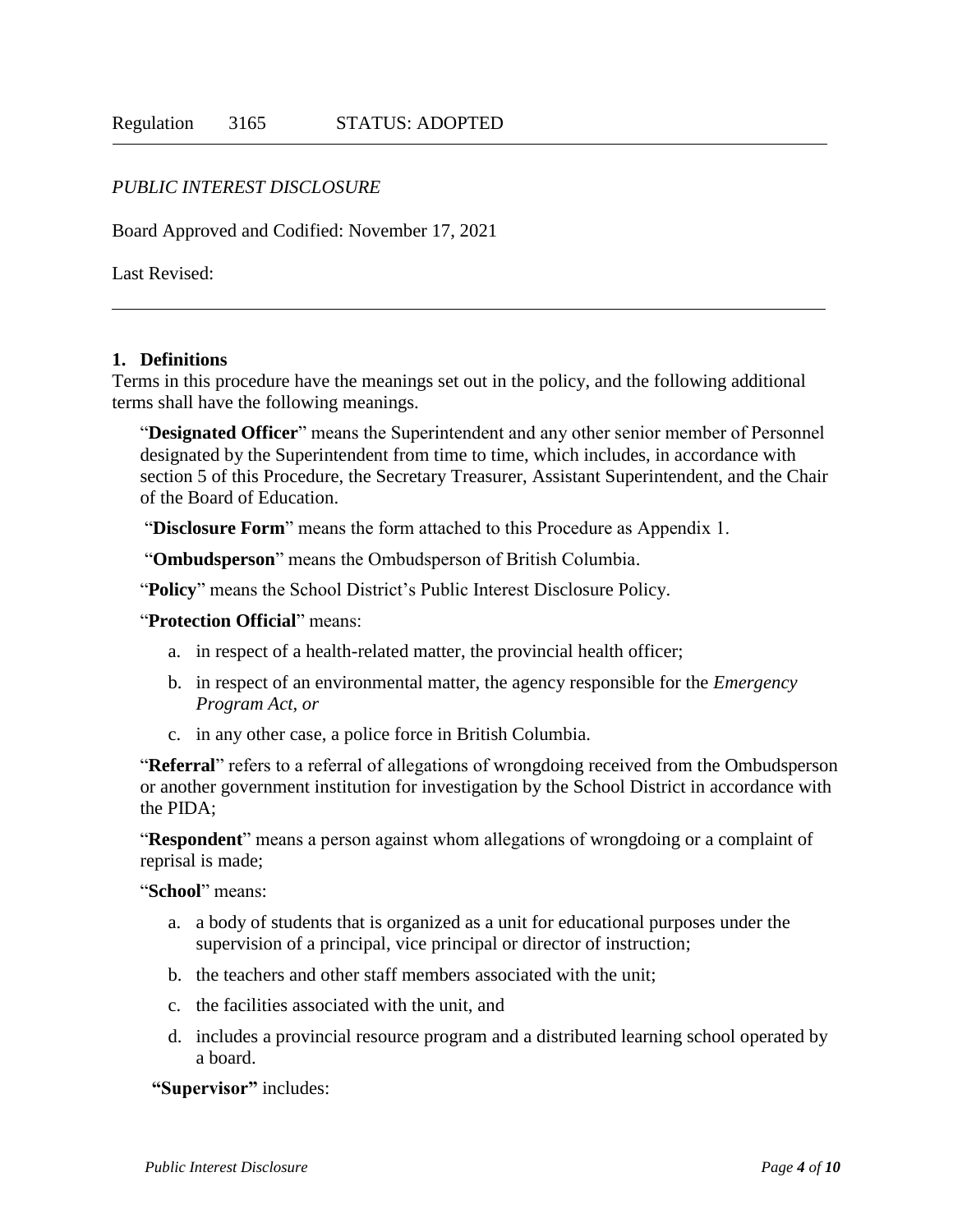- a. an Employee's direct management supervisor,
- b. for School-based Employees, the Principal or any Vice-Principal at the School where the Employee is assigned; and
- c. for Trustees, the Board Chair or the Superintendent.

"**Urgent Risk**" arises when a member of Personnel reasonably believes that a matter constitutes an imminent risk of a substantial and specific danger to the life, health or safety of persons or to the environment.

#### **2. Who May Make a Disclosure**

- 1. Any employee may report wrongdoing under this Policy if the alleged wrongdoing occurred while the employee was employed or engaged by the School District.
- 2. Any trustee may report wrongdoing under this policy if the alleged wrongdoing occurred while the trustee was holding office.
- 3. Complaints or reports received from members of the public or from employees or trustees who were not engaged by the School District at the time that wrongdoing occurred or is alleged to have occurred are outside the scope of the policy and this procedure.

#### **3. How to Make a Disclosure**

- 1. An employee or trustee who reasonably believes that a wrongdoing has been committed or is about to be committed may make a disclosure to any of the following:
	- a. that person's supervisor;
	- b. the Superintendent;
	- c. a Designated Officer other than the Superintendent; or
	- d. the Ombudsperson.
- 2. A disclosure should be submitted in writing using the disclosure form or in other written form, and include the following information if known:
	- a. a description of the wrongdoing;
	- b. the name of the person(s) alleged to be responsible for or to have participated in the wrongdoing;
	- c. the date or expected date of the wrongdoing;
	- d. if the wrongdoing relates to an obligation under a statute or enactment, the name of that statute or enactment; and
	- e. whether the wrongdoing has already been reported, and if so, to whom and a description of the response received.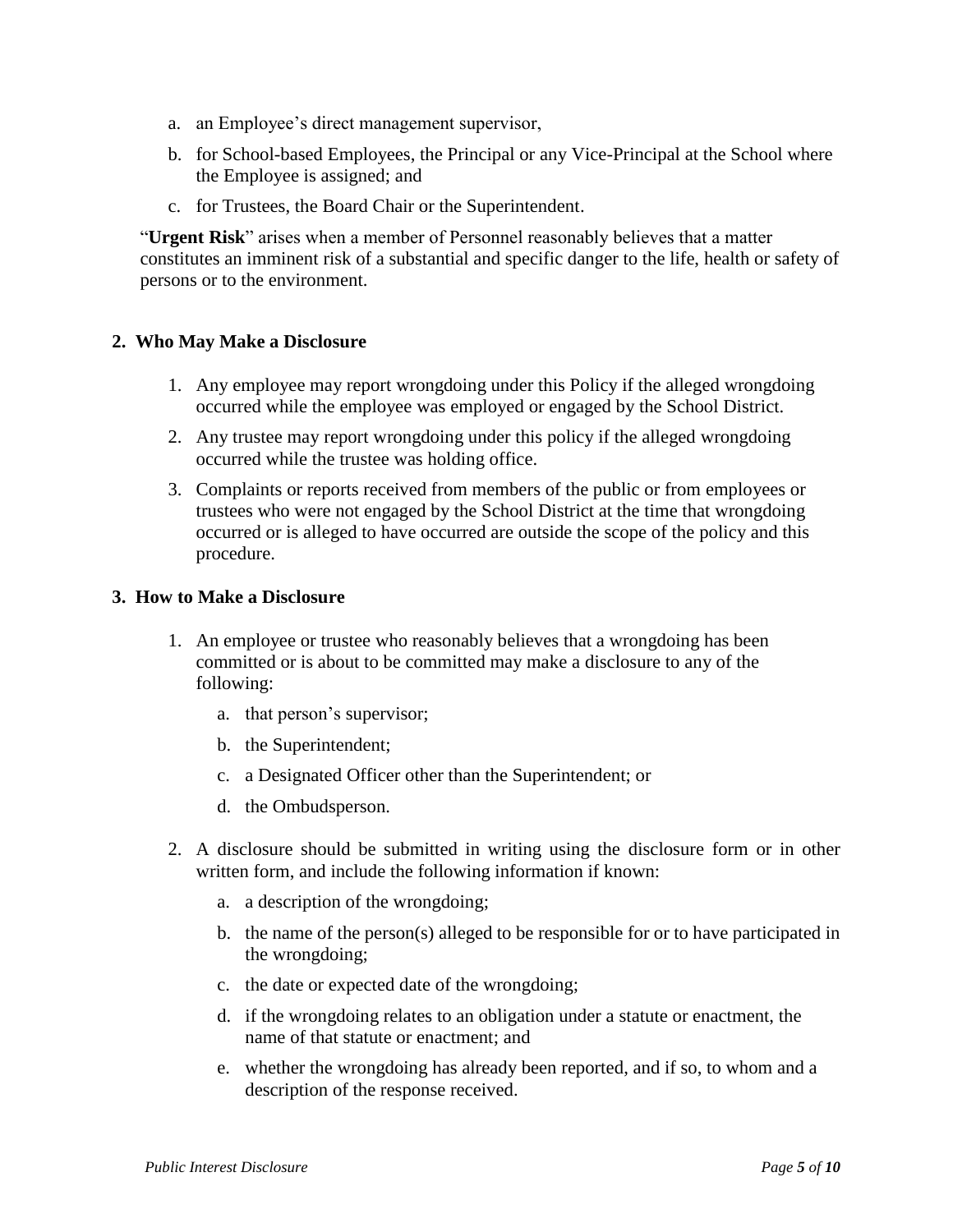- 3. A disclosure may be submitted to the School District on an anonymous basis but must contain sufficient information to permit the School District to conduct a full and fair investigation into the alleged wrongdoing. If a disclosure does not contain sufficient detail to permit investigation, the School District may take no action with respect to the disclosure. Any notices required to be given to a discloser under this policy or the PIDA will not be provided to an anonymous discloser, except at the discretion of the designated officer and where the disclosure has provided contact information.
- 4. A discloser who is considering making a disclosure may request advice from any of their union representative or employee association representative, a lawyer, their supervisor, a designated officer, or the Ombudsperson.
- 5. A discloser should not make a disclosure to a person if the allegations relate, in whole or in part, to wrongdoing by that person, and any person who receives a disclosure or referral and reasonably believes that the allegations of wrongdoing relate to their own acts or omissions must refer the allegations of wrongdoing to another person under this policy with responsibility for receiving a disclosure.

## **4. How to Make a Disclosure About Urgent Risk**

- 1. The PIDA permits employees and trustees to make public disclosures if the employee or trustee reasonably believes that a matter poses an urgent risk. An urgent risk only arises if there is reasonable and credible evidence of an imminent risk of a substantial and specific danger to the life, health or safety of persons or to the environment.
- 2. Before making a public disclosure of an urgent risk the employee or trustee must:
	- a. consult with the relevant Protection Official (public health officer, Emergency Management BC, or police),
	- b. receive and follow the direction of that Protection Official, including if the Protection Official directs the employee not to make the public disclosure,
	- c. refrain from disclosing, publishing or otherwise sharing personal information except as necessary to address the urgent risk;
	- d. refrain from disclosing any information that is privileged or subject to a restriction on disclosure under the PIDA or any other enactment of British Columbia or Canada, including legal advice privilege, litigation privilege or another ground of common law privilege, and
	- e. seek appropriate advice if the employee is uncertain about what personal information, privileged or other information may be disclosed as part of a public disclosure.
- 3. An employee who makes a public disclosure in relation to an urgent risk is expected to provide timely notification to their supervisor or the Superintendent about the public disclosure or submit a disclosure in accordance with section 3 above.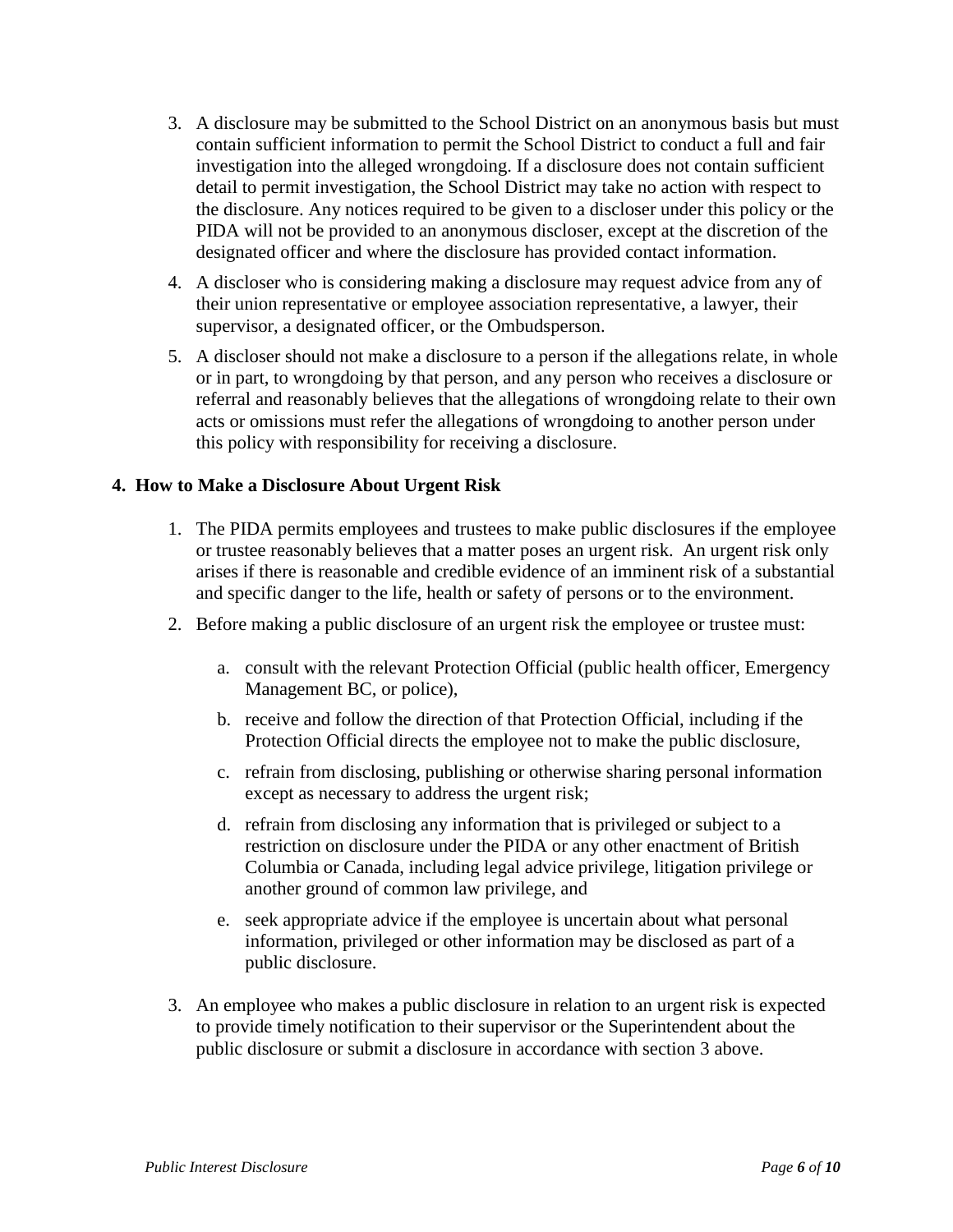4. If the employee decides not to make a public disclosure or is directed by a Protection Official not to do so, the employee is nevertheless expected to report urgent risks without delay to the Superintendent or a Designated Officer.

## **5. Referral of Disclosure to Designated Officer**

- 1. Each supervisor or other personnel who receives a disclosure or referral under this policy must promptly refer the disclosure or referral, including all disclosures forms and other materials supplied, to the appropriate designated officer as follows:
	- a. Unless the allegations concern alleged wrongdoing by the Superintendent, the disclosure or referral shall first be referred to the Superintendent, who may delegate their duties under the policy and this procedure to any other designated officer;
	- b. If the allegations concern alleged wrongdoing by the Superintendent, then the disclosure or referral should be referred to the Secretary-Treasurer who shall act as the designated officer;
	- c. if the allegations made in a disclosure or referral concern alleged wrongdoing by both the Superintendent and the Secretary-Treasurer, then the disclosure or referral should be referred to the Chair of the Board of Education as the designated officer or any other designated officer;
	- d. If the allegations made in a disclosure or referral concern wrongdoing by all of the designated officers listed in subparagraphs a., b., and c. above, then the disclosure or referral should be referred to the Ombudsperson.

#### **6. Responsibilities of the Designated Officer**

- 1. The Designated Officer is responsible to:
	- a. Receive and respond to any disclosure or referral;
	- b. Receive and respond to reports made by personnel about urgent risks;
	- c. If the Designated Officer reasonably believes that an urgent risk exists, the Designated Officer may make a report to the relevant Protection Official;
	- d. Review allegations of wrongdoing in a disclosure or referral and determine if they fall within the scope of the PIDA or the policy;
	- e. Refer disclosures or allegations falling outside the scope of the PIDA or this policy to the appropriate authority or dispute resolution process, as applicable;
	- f. If a disclosure relates to wrongdoing at another government body that is subject to the PIDA, refer the disclosure to that institution;
	- g. Seek clarification of the allegations of wrongdoing from the discloser or referring institution as needed;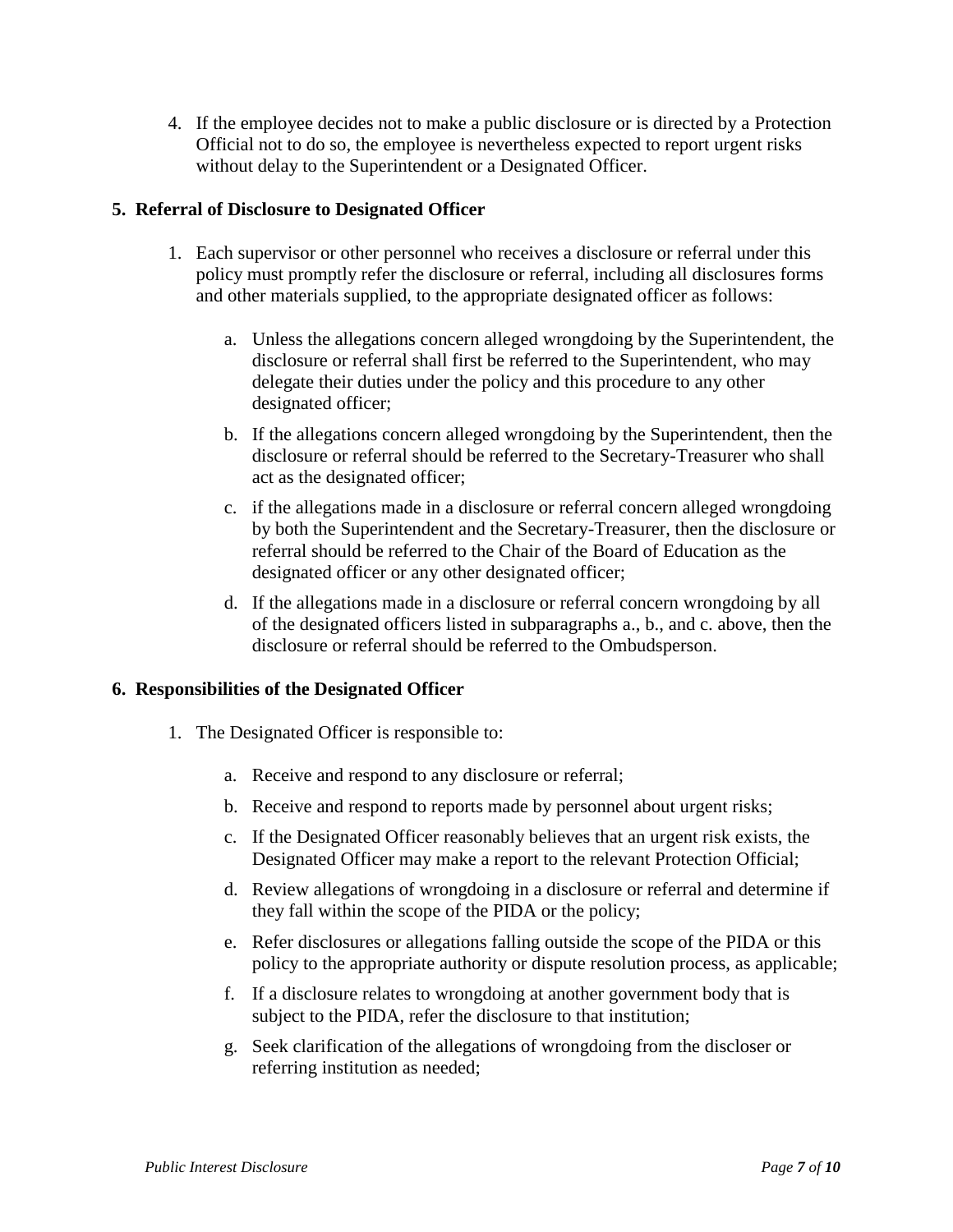- h. If appropriate, initiate an investigation into allegations of wrongdoing in accordance with section 8 below;
- i. Assess the risk of any reprisal to the discloser, and take appropriate action, if any, to mitigate that risk;
- j. Manage communications with the discloser and respondent;
- k. Notify the discloser and the despondent of the outcome of the investigation in accordance with section 8; and
- l. Ensure that, in accordance with section 9 of this procedure, all personal information received by the School District related to the disclosure, referral, request for advice or any investigation is appropriately protected against such risks as unauthorized access, collection, use, disclosure, theft or loss in accordance with FIPPA and the PIDA.

## **7. Responsibilities of Employees**

- 1. All employees and trustees are responsible to:
	- a. make any disclosures in good faith and on the basis of a reasonable belief that wrongdoing has or is expected to occur;
	- b. refrain from engaging in reprisals and report all reprisals in accordance with this procedure and the PIDA;
	- c. maintain the confidentiality of personal information received in connection with a disclosure, referral, request for advice or investigation in accordance with the policy, this procedure, and the PIDA;
	- d. provide their reasonable cooperation with investigations by the School District or the Ombudsperson;
	- e. seek appropriate advice if an employee is uncertain about whether to make a disclosure or a public disclosure of an urgent risk; and
	- f. comply with the requirements of this procedure and the PIDA concerning urgent risks.

#### **8. Investigations**

- 1. Every person involved in receiving, reviewing and investigating disclosures, referrals or complaints of reprisals must carry out those function in an expeditious, fair and proportionate manner as appropriate in the circumstances and as required under the PIDA.
- 2. The School District shall seek to complete all Investigations within 30 calendar days of receipt of a disclosure or referral or complaint of reprisals, but the Designated Officer may shorten or extend this time period depending on the nature and complexity of the allegations.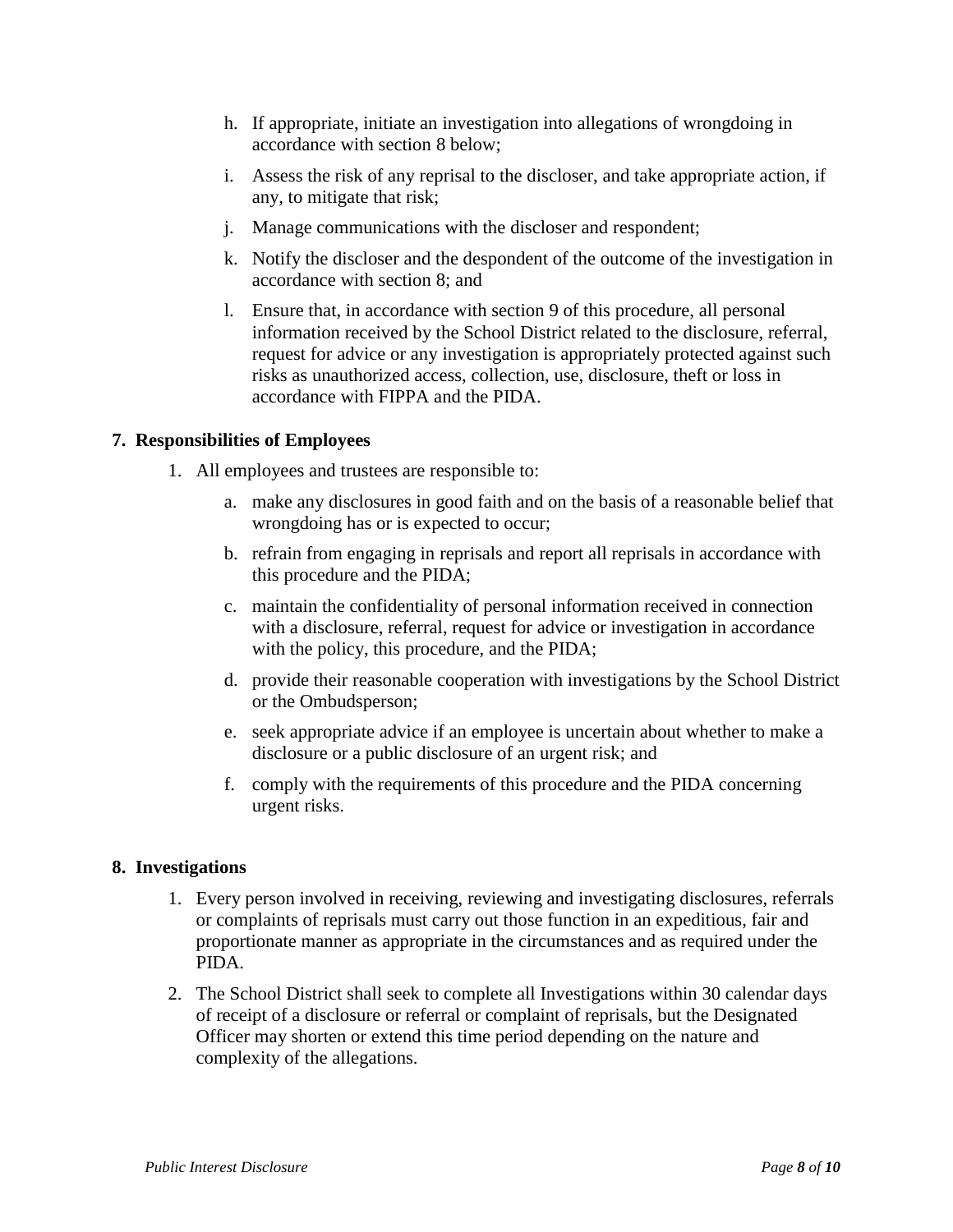- 3. The Designated Officer may expand the scope of any investigation beyond the allegations set out in the disclosure or referral to ensure that any potential wrongdoing discovered during an Investigation is investigated.
- 4. All Investigations shall be conducted by an internal or external investigator with sufficient qualifications and experience to carry out the investigation.
- 5. The Designated Officer may consult with the Ombudsperson regarding a disclosure or referral or refer allegations of wrongdoing in whole or in part to the Ombudsperson, provided that notice of the referral is provided to the applicable discloser.
- 6. The Designated Officer may refuse to investigate or postpone or stop an investigation if the Designated Officer reasonably believes that:
	- a. the disclosure or referral does not provide adequate particulars of the wrongdoing;
	- b. the disclosure or referral is frivolous or vexatious, has not been made in good faith, has not been made by a person entitled to make a disclosure or referral under the policy or the PIDA, or does not deal with wrongdoing;
	- c. the investigation would serve no useful purpose or could not reasonably be conducted due to the passage or length of time between the date of the alleged wrongdoing and the date of the disclosure or referral;
	- d. the disclosure relates solely to a public policy decision;
	- e. the allegations are already being or have been appropriately investigated by the Ombudsperson, the School District or other appropriate authority;
	- f. the investigation may compromise another investigation; or
	- g. the PIDA otherwise requires or permits the School District to suspend or stop the investigation.
- 7. Subject to the School District's obligations under FIPPA and section 3 above, the discloser and the respondent(s) will be provided with a summary of the School District's findings, including:
	- a. notice of any finding of wrongdoing,
	- b. a summary of the reasons supporting any finding of wrongdoing;
	- c. any recommendations to address findings of wrongdoing.

# **9. Privacy and Confidentiality**

1. All personal information that the School District collects, uses or shares in connection with a disclosure, referral, or request for advice, or an investigation shall be treated as confidential and shall be used and disclosed by the School District only as described in the policy, the procedures and the PIDA unless otherwise permitted or required under FIPPA or other applicable laws.